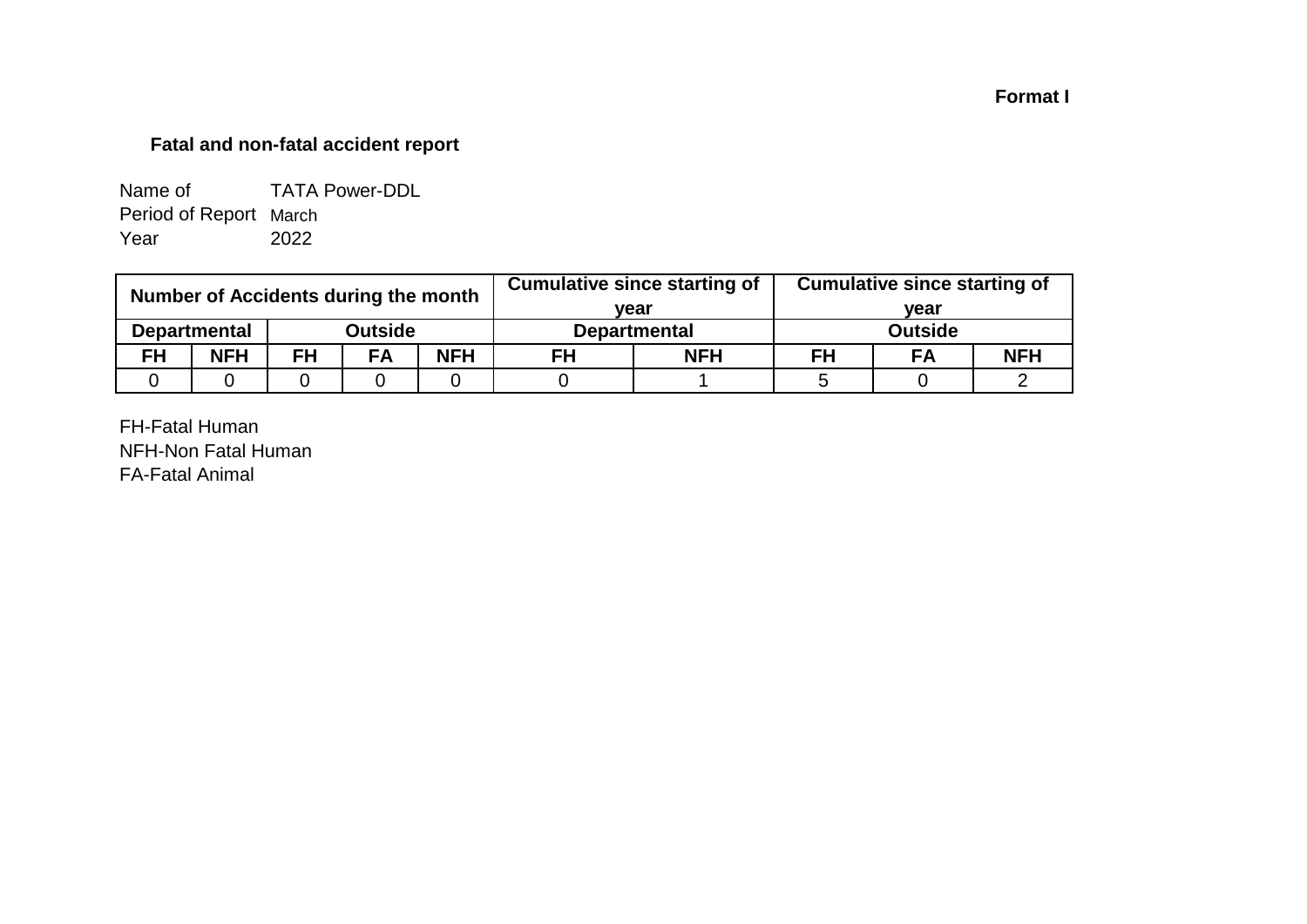#### **Action taken report for safety measures complied for the accidents occurred**

March 2022 Name of Company Period of Report Year TATA Power-DDL

| SI.No. | Location of<br>accident<br>of victim | Date of<br>and details   occurrence | Type of<br>accident | <b>Cause of accident</b> | Findinas of  <br><b>CEI/EI/ AEI</b> | <b>Remedies</b><br>bv<br><b>CEI/EI//AEI</b><br>in various<br>cases | remedv<br>suggested<br><b>lis complied</b> | suggested   Whether the   Action taken to<br>  avoid recurrence   Amount paid as  <br>of such<br>accidents | compensation |
|--------|--------------------------------------|-------------------------------------|---------------------|--------------------------|-------------------------------------|--------------------------------------------------------------------|--------------------------------------------|------------------------------------------------------------------------------------------------------------|--------------|
|        |                                      |                                     |                     |                          |                                     |                                                                    |                                            |                                                                                                            | <b>INA</b>   |

**Format II**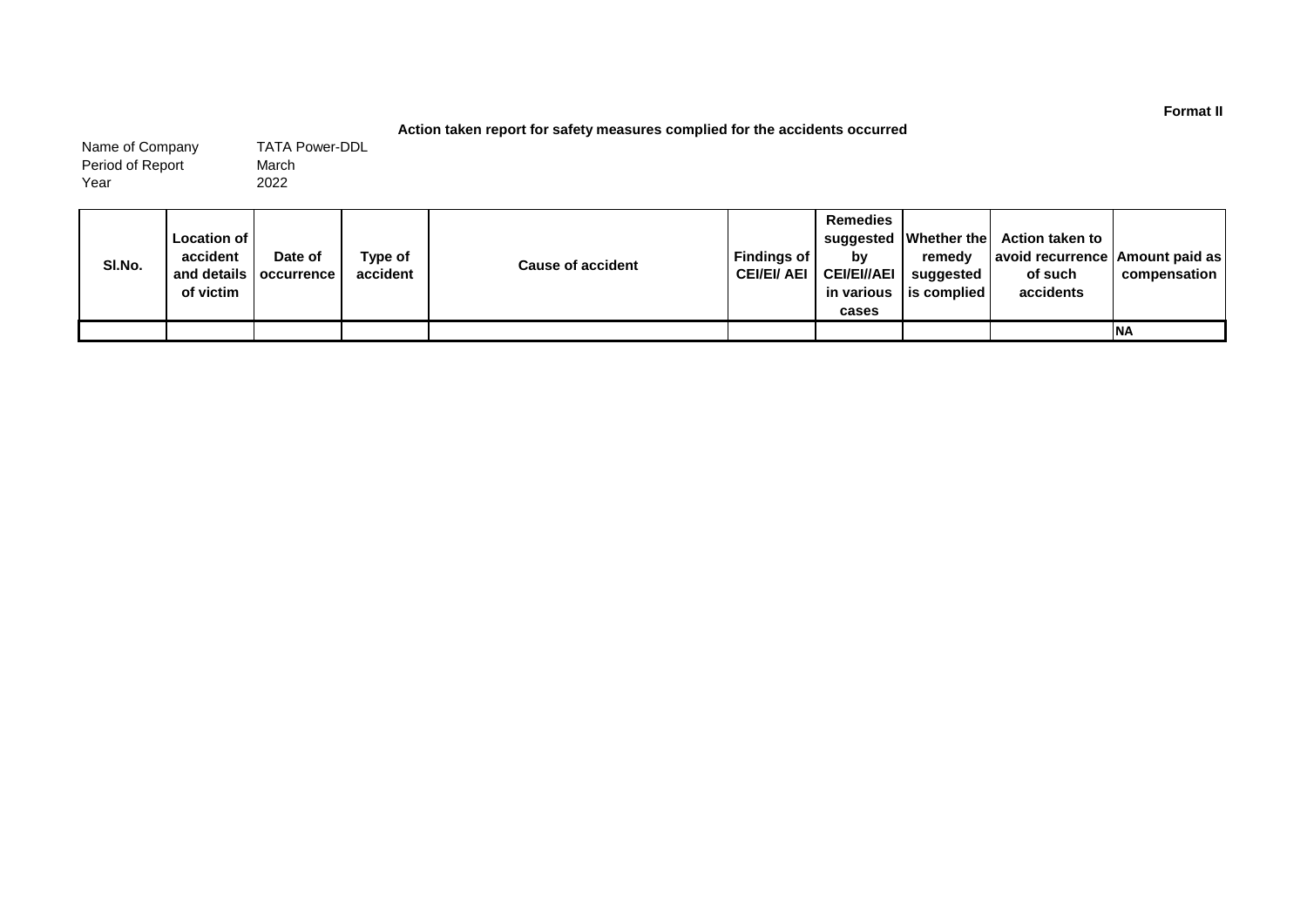**Format III**

**Restoration of Power Supply** 

Year Name of Company TATA Power-DDLL TATA Power-DDLL TATA Period of Report

| TATA Po |  |
|---------|--|
| March   |  |
| 2022    |  |

|                                                                                                                                                                                                                                               | <b>Standard w.r.t AT&amp;C losses</b> |                                                                                                              | Pending          | <b>Complaint</b>                         |                   | <b>Complaints attended during the</b> |                                           |                                    |              |                                               |
|-----------------------------------------------------------------------------------------------------------------------------------------------------------------------------------------------------------------------------------------------|---------------------------------------|--------------------------------------------------------------------------------------------------------------|------------------|------------------------------------------|-------------------|---------------------------------------|-------------------------------------------|------------------------------------|--------------|-----------------------------------------------|
| <b>Service Area</b>                                                                                                                                                                                                                           | <b>Upto 10%</b>                       | More than<br><b>10% and</b><br>upto 20%                                                                      | More than<br>20% | complaint<br>of the<br>previous<br>month | received<br>month | <b>Total</b><br>during the Complaint  | Within<br><b>Specified</b><br><b>Time</b> | <b>Beyond</b><br>specified<br>time | <b>Total</b> | <b>Balance</b><br>complaint to<br>be attended |
| 1                                                                                                                                                                                                                                             |                                       | $\mathbf{2}$                                                                                                 |                  | 3                                        | 4                 | $5 = 3 + 4$                           | 6                                         | $\overline{7}$                     | $8 = 6 + 7$  | $9 = 5 - 8$                                   |
| Continuous<br>affecting Within<br>failure<br>power<br>lindividual<br>consumer<br>and<br>group<br>consumer upto 100 connected at Low<br>voltage supply, excluding the failure where<br>distribution<br>transformer<br>requires<br>replacement. | of 3hrs                               | Within<br>4hrs                                                                                               | Within 6hr       | 0                                        | 17297             | 17297                                 | 17287                                     | 10                                 | 17297        | 0                                             |
| Continuous power failure affecting more Within<br>than 100<br>consumers connected at Low voltage<br>supply excluding the failure<br>where<br>transformer<br>distribution<br>requires<br>replacement.                                          | 2hrs                                  | Within<br>3hrs                                                                                               | Within<br>4hrs   | 0                                        | 2868              | 2868                                  | 2852                                      | 16                                 | 2868         | 0                                             |
| Continuous power supply failure requiring<br>replacement of distribution transformer.                                                                                                                                                         |                                       | Within 6hrs                                                                                                  |                  | 0                                        | 25                | 25                                    | 25                                        | $\Omega$                           | 25           | 0                                             |
| Continuous<br>failure<br>affecting<br>power<br>connected through<br>High<br>consumers<br>Voltage Distribution System (HVDS) and<br>not covered under (i) & (ii) above                                                                         |                                       | Within 3hrs                                                                                                  |                  | 0                                        | 8345              | 8345                                  | 8329                                      | 16                                 | 8345         | $\Omega$                                      |
| Continuous scheduled power outages                                                                                                                                                                                                            | power supply by 6PM                   | Within 12hrs or restoration of                                                                               |                  | 0                                        | 437               | 437                                   | 437                                       | 0                                  | 437          | 0                                             |
| Replacement of burnt meter or stolen Restoration of supply within three<br>meter                                                                                                                                                              | meter.<br>days                        | hours either by bypassing the burnt<br>meter or by installing temporary<br>Meter to be replaced within three |                  | 0                                        | 313               | 313                                   | 313                                       | $\mathbf 0$                        | 313          | $\Omega$                                      |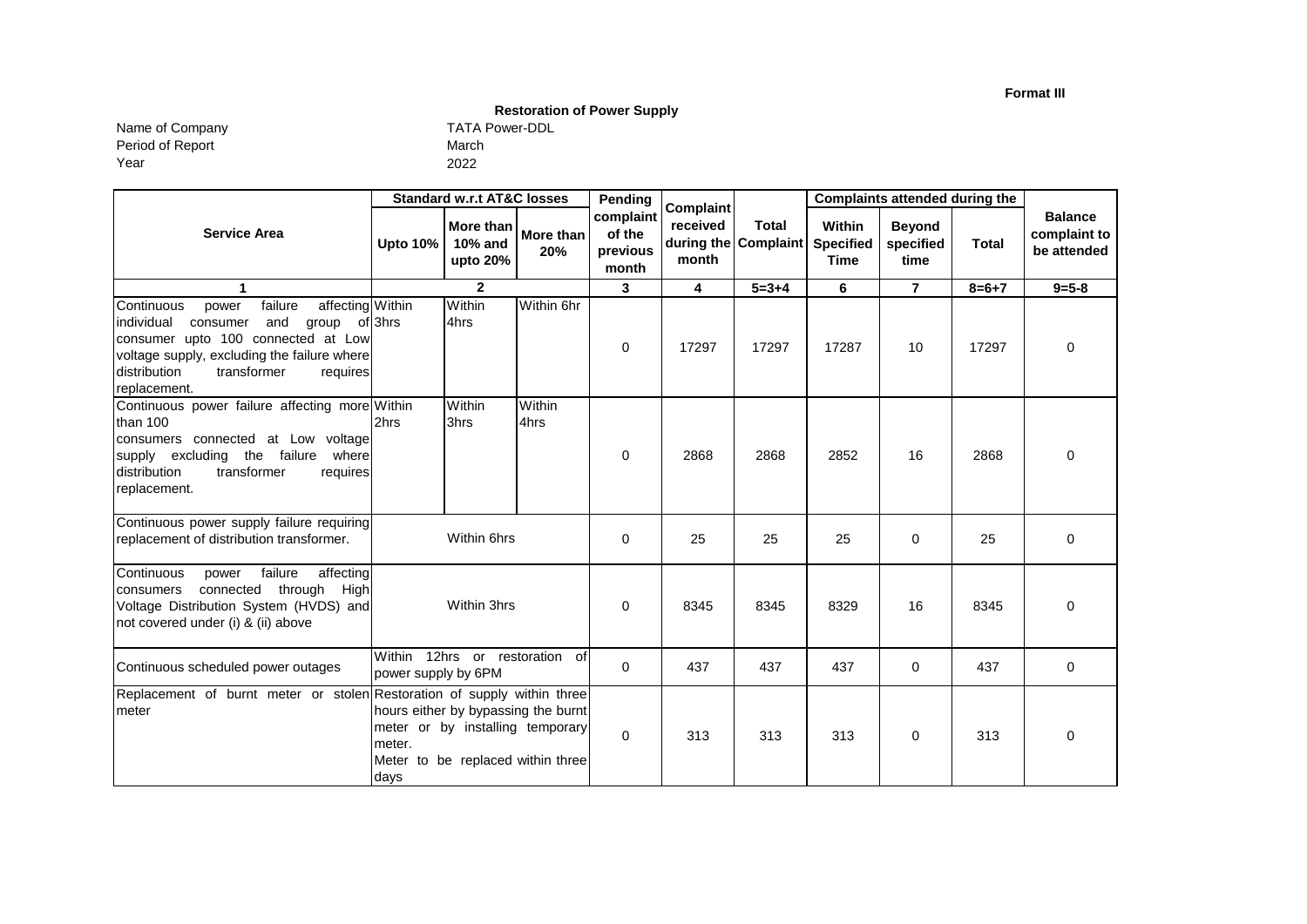# **Quality of Power Supply**<br>TATA Power-DDL

Name of Company Period of Report Year

March 2022

|                                                                                                      |                                 |                                                            |                                                     |                                  | <b>Complaints attended during</b><br>the month |                                    |             |                                                  |
|------------------------------------------------------------------------------------------------------|---------------------------------|------------------------------------------------------------|-----------------------------------------------------|----------------------------------|------------------------------------------------|------------------------------------|-------------|--------------------------------------------------|
| <b>Service Area</b>                                                                                  | <b>Standard</b>                 | <b>Pending</b><br>complaint<br>of the<br>previous<br>month | <b>Complaint</b><br>received<br>during the<br>month | <b>Total</b><br><b>Complaint</b> | Within<br><b>Specified</b><br><b>Time</b>      | <b>Beyond</b><br>specified<br>time | Total       | <b>Balance</b><br>complaint<br>to be<br>attended |
|                                                                                                      |                                 | 3                                                          | 4                                                   | $5 = 3 + 4$                      | 6                                              | 7                                  | $8=6+7$     | $9 = 5 - 8$                                      |
| Local Problem                                                                                        | Resolution Within<br>4hrs       | $\overline{0}$                                             | $\mathbf 0$                                         | $\mathbf 0$                      | 0                                              | $\mathbf 0$                        | $\mathbf 0$ | $\mathbf 0$                                      |
| Tap<br>setting<br>transformer                                                                        | of Resolution Within<br>24hr    | $\mathbf 0$                                                | $\mathbf 0$                                         | $\mathbf 0$                      | $\mathbf 0$                                    | $\mathbf 0$                        | $\mathbf 0$ | $\mathbf 0$                                      |
| Repair<br>Distribution<br>Line/transform/<br>capacitor                                               | of Resolution Within<br>15 days | $\mathbf 0$                                                | $\overline{0}$                                      | $\mathbf 0$                      | $\mathbf 0$                                    | $\mathbf 0$                        | $\mathbf 0$ | $\mathbf 0$                                      |
| Installation and Up Resolution within<br>of<br>gradation<br>Tension/<br>Low<br><b>Tension System</b> | High 90 days                    | $\mathbf 0$                                                | $\mathbf 0$                                         | $\mathbf 0$                      | $\mathbf 0$                                    | $\mathbf 0$                        | $\mathbf 0$ | $\mathbf 0$                                      |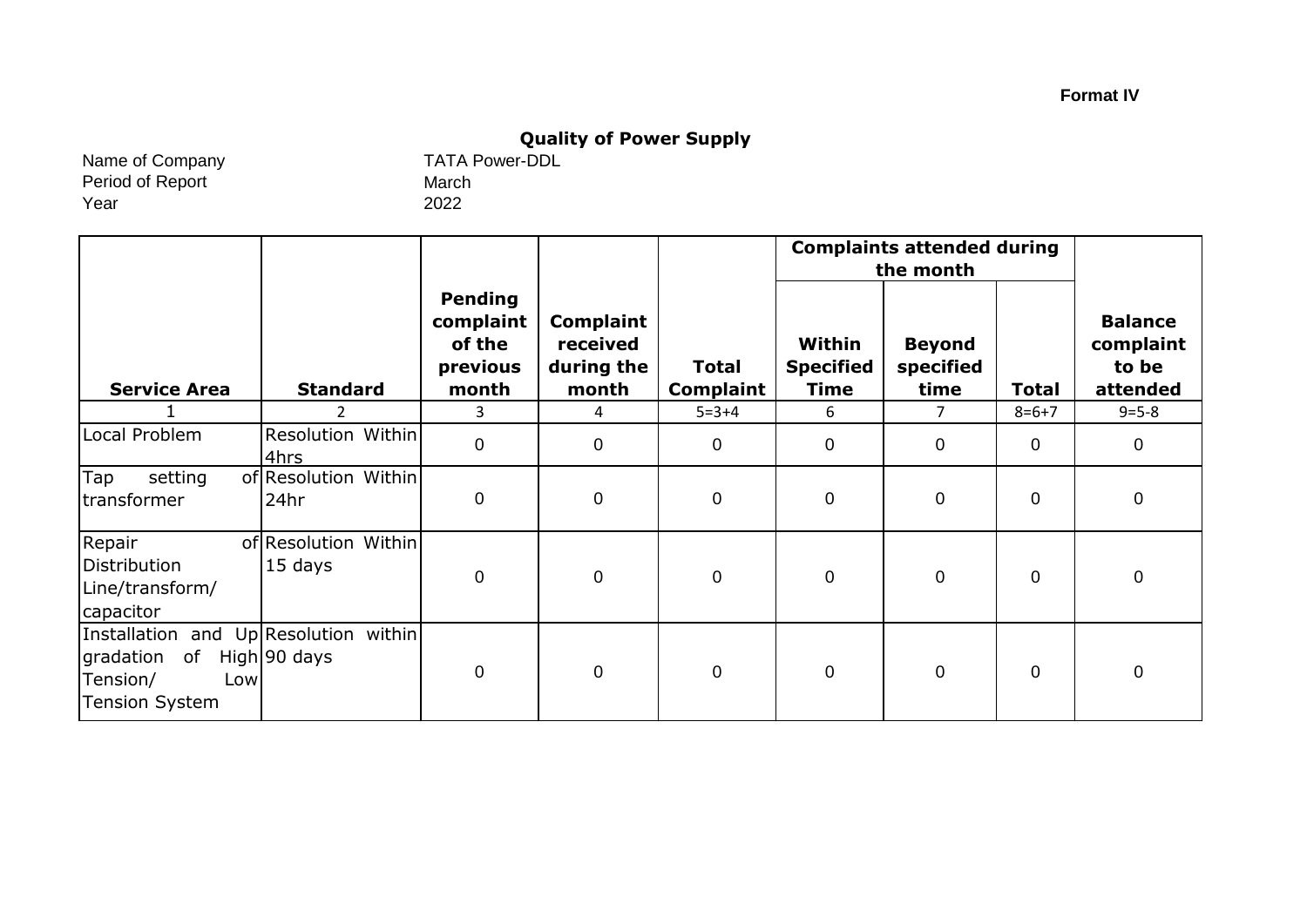#### **Complaint about meters**

Name of Company TATA Power-DDL

March 2022

Period of Report

Year

|                                                                 |                                                                                                                                                                                                                 |                                                  |                                              |                           |                                                   | Complaints attended during the month |              |                                            |
|-----------------------------------------------------------------|-----------------------------------------------------------------------------------------------------------------------------------------------------------------------------------------------------------------|--------------------------------------------------|----------------------------------------------|---------------------------|---------------------------------------------------|--------------------------------------|--------------|--------------------------------------------|
| <b>Service Area</b>                                             | <b>Standard</b>                                                                                                                                                                                                 | Pending<br>complaint of<br>the previous<br>month | Complaint<br>received<br>during the<br>month | <b>Total</b><br>Complaint | With in<br><b>Specified Time   specified time</b> | <b>Beyond</b>                        | <b>Total</b> | <b>Balance complaint</b><br>to be attended |
| 1                                                               | $\mathbf{2}$                                                                                                                                                                                                    | 3                                                | 4                                            | $5 = 3 + 4$               | 6                                                 | $\overline{\mathbf{r}}$              | $8 = 6 + 7$  | $9 = 5 - 8$                                |
| test<br>accuracy<br>meter-Fast                                  | Complaint lodged for Within fifteen days of receipt<br>of of complaint                                                                                                                                          | 661                                              | 718                                          | 1379                      | 1069                                              | 0                                    | 1069         | 310                                        |
| test<br>accuracy<br>meter-Slow                                  | Complaint lodged for Within fifteen days of receipt<br>of of complaint                                                                                                                                          | 47                                               | 57                                           | 104                       | 75                                                | $\pmb{0}$                            | 75           | 29                                         |
| Complaint lodged for Within<br>defective<br>$\sqrt{2}$<br>meter | fifteen<br>days<br>of<br>stuck declaring meter defective                                                                                                                                                        | 34                                               | 551                                          | 585                       | 454                                               | $\overline{7}$                       | 461          | 124                                        |
| burnt meter                                                     | Complaint lodged for Restoration of supply within<br>hours<br>either<br>three<br>by<br>bypassing the burnt meter or<br>installing<br>temporary<br>lby.<br>meter.Meter<br>to<br>be<br>replaced within three days | 27                                               | 313                                          | 340                       | 305                                               | 16                                   | 321          | 19                                         |
| stolen meter                                                    | Complaint lodged for Restoration of supply within<br>hours either<br><b>three</b><br>by<br>bypassing the burnt meter or<br>installing<br>temporary<br>lbv<br>meter. Meter to be replaced<br>within three days.  | 20                                               | 48                                           | 68                        | 46                                                | $\overline{7}$                       | 53           | 15                                         |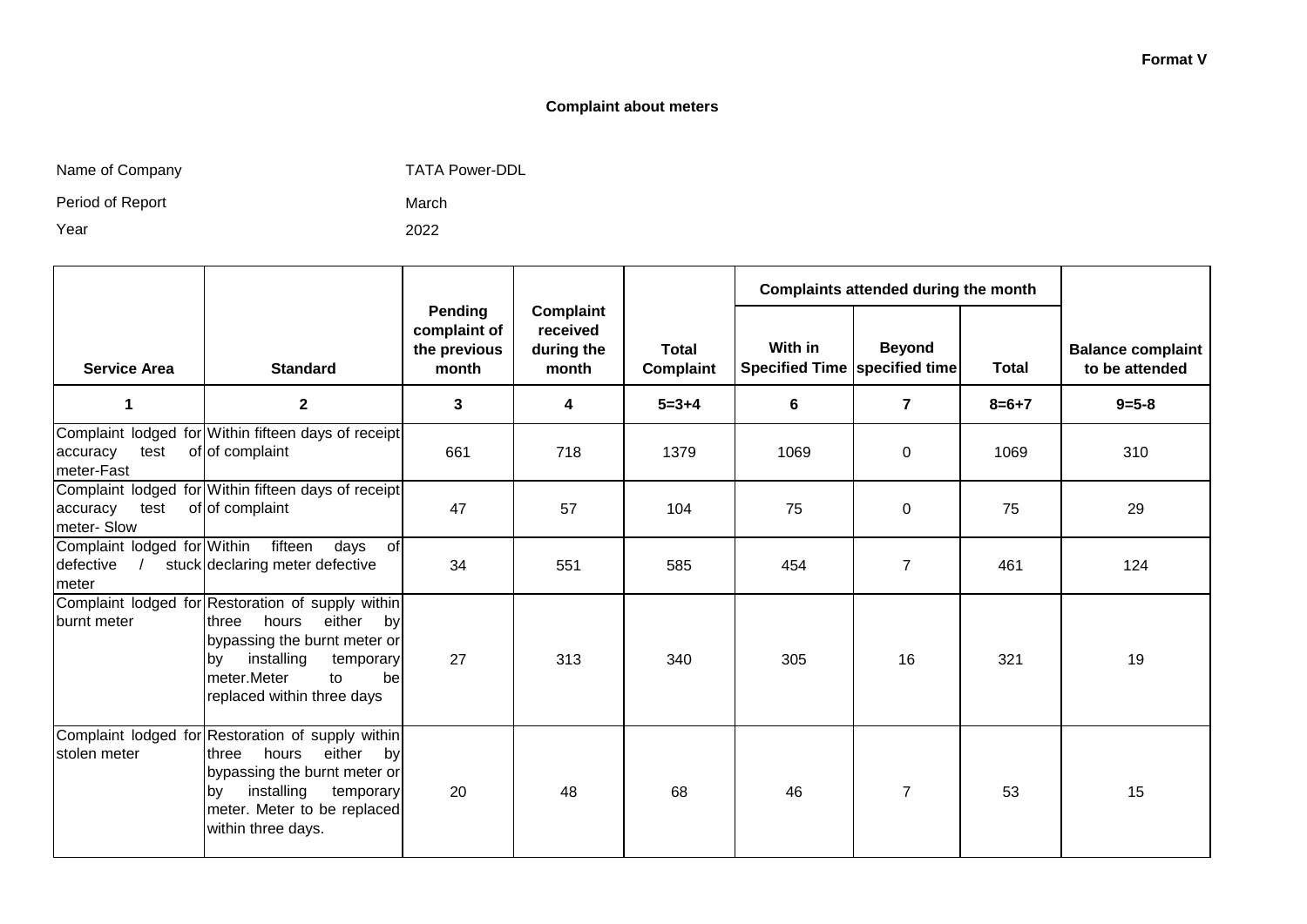## **New connections/Additional Load, where power supply can be provided from existing network**

| Name of Company  | <b>TATA Power-DDL</b> |
|------------------|-----------------------|
| Period of Report | March                 |
| Year             | 2022                  |

|                                                |                                                                                   | Pending<br>complaint of                                                                           | <b>Complaint</b><br>received | <b>Total</b>     | Complaints attended during the month |                | <b>Balance</b>              |             |
|------------------------------------------------|-----------------------------------------------------------------------------------|---------------------------------------------------------------------------------------------------|------------------------------|------------------|--------------------------------------|----------------|-----------------------------|-------------|
| <b>Description</b>                             | <b>Standard</b>                                                                   | <b>Within</b><br>the previous<br><b>Complaint</b><br>during the<br>lmonth<br>month<br><b>Time</b> |                              | <b>Specified</b> | <b>Beyond</b><br>specified time      | <b>Total</b>   | complaint to<br>be attended |             |
|                                                | $\mathbf{2}$                                                                      | 3                                                                                                 | 4                            | $5 = 3 + 4$      | 6                                    | $\overline{7}$ | $8=6+7$                     | $9 = 5 - 8$ |
| road<br>permission<br>required                 | Where no RoW or Within 8 days from<br>cutting the acceptance of<br>is application | 1370                                                                                              | 8412                         | 9782             | 7690                                 | 64             | 7754                        | 2028        |
| Where<br>RoW<br>road<br>permission<br>required | or Within 15 days from<br>cutting the acceptance of<br>is application             | $\mathbf 0$                                                                                       | $\mathbf 0$                  | $\mathbf 0$      | $\mathbf 0$                          | $\mathbf 0$    | $\mathbf 0$                 | $\mathbf 0$ |

#### **Format VI**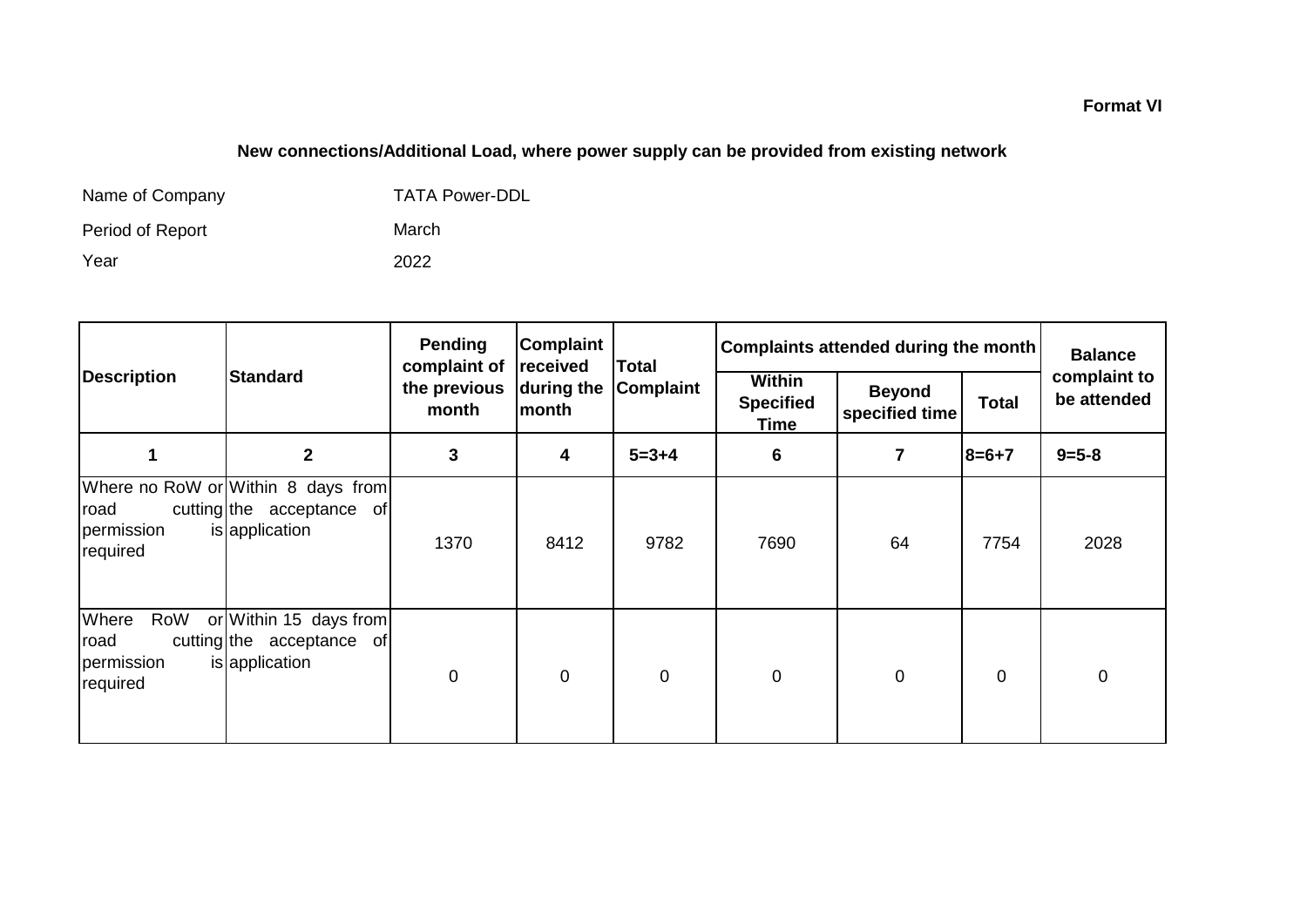#### **Applications for New connections/Additional Load, where power supply requires extension of distribution system**

Name of Company TATA Power-DDL

Period of Report

March

Year 2022

|                                                                                                                                                                                                                                              |                                                        | Pending<br>complaint of                                                     | Complaint<br>received | <b>Total</b>     | <b>Complaints attended during the</b><br>month |              |                             | <b>Balance</b> |
|----------------------------------------------------------------------------------------------------------------------------------------------------------------------------------------------------------------------------------------------|--------------------------------------------------------|-----------------------------------------------------------------------------|-----------------------|------------------|------------------------------------------------|--------------|-----------------------------|----------------|
| <b>Description</b>                                                                                                                                                                                                                           | <b>Standard</b>                                        | Within<br>the previous<br>during the<br>Complaint<br>month<br>month<br>Time |                       | <b>Specified</b> | <b>Beyond</b><br>specified<br>time             | <b>Total</b> | complaint to<br>be attended |                |
| 1                                                                                                                                                                                                                                            | $\mathbf{2}$                                           | 3                                                                           | 4                     | $5 = 3 + 4$      | 6                                              | 7            | $8 = 6 + 7$                 | $9 = 5 - 8$    |
| Electrified<br>I1.<br>Areas<br>extension of line upto five poles is receipt of full payment against<br>required)                                                                                                                             | (where Within 15 days from the date of<br>demand note. | 49                                                                          | 25                    | 74               | 30                                             | 3            | 33                          | 41             |
| 2.<br>Electrified<br>Areas<br>extension of lines or augmentation receipt of full payment against<br>lof Distribution Transformation onldemand note.<br>capacity, where peak load of<br>transformer has reached 90% of its<br>rated capacity) | (Where Within 2 months from the date of                | 86                                                                          | 37                    | 123              | 22                                             | $\Omega$     | 22                          | 101            |
| 3. Electrified Areas (Where new Within 4 months from the date of<br><b>Distribution</b><br>Transformer<br>required)                                                                                                                          | is receipt of payment against<br>demand note           | 269                                                                         | 61                    | 330              | 100                                            | 3            | 103                         | 227            |
| 4. Electrified Areas (Where existing Within 6 months from the date of<br>11 KV network needs to be receipt of payment against<br>augmented)                                                                                                  | demand note                                            | 94                                                                          | 37                    | 131              | 19                                             | 1            | 20                          | 111            |
| 5. Electrified Areas (Where existing Within 8 months from the date of<br>66/33 kV grid sub-station needs to receipt of payment against<br>be augmented)                                                                                      | Idemand note                                           | 168                                                                         | 30                    | 198              | 56                                             | $\Omega$     | 56                          | 142            |

#### **Format VII**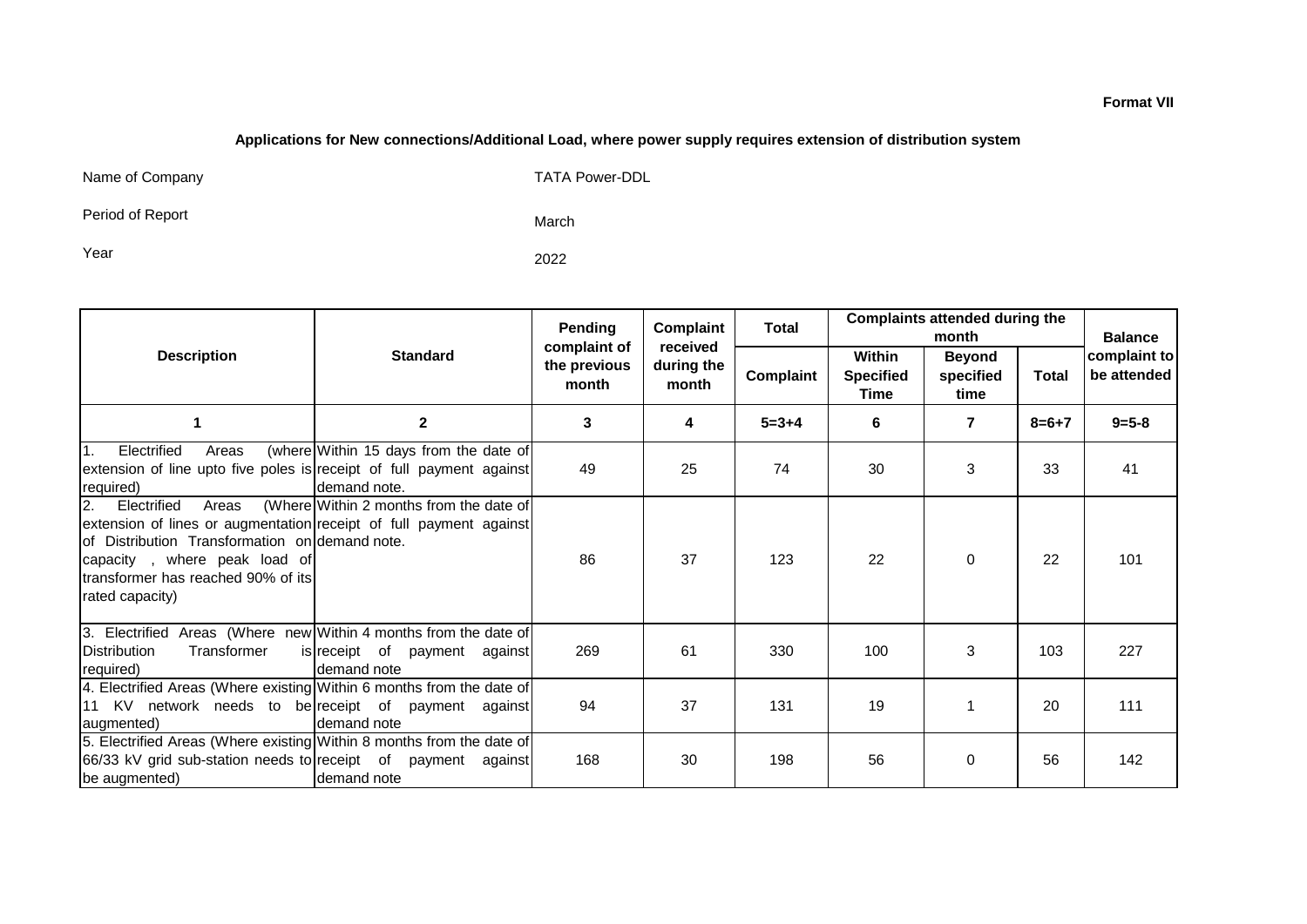#### **Connection in un-electrified areas**

| Name of Company  | <b>TATA Power-DDL</b> |
|------------------|-----------------------|
| Period of Report | March                 |
| Period of Report | 2022                  |

|                                                                               |                                                                                                                                                                                                                                                                                                                                                                                    | Pending<br>complaint of | Complaint<br>received |                    |                                    | Complaints attended during the<br>month |              | <b>Balance complaint</b> |  |
|-------------------------------------------------------------------------------|------------------------------------------------------------------------------------------------------------------------------------------------------------------------------------------------------------------------------------------------------------------------------------------------------------------------------------------------------------------------------------|-------------------------|-----------------------|--------------------|------------------------------------|-----------------------------------------|--------------|--------------------------|--|
| <b>Service Area</b>                                                           | <b>Standard</b>                                                                                                                                                                                                                                                                                                                                                                    | the previous<br>month   |                       | Total<br>Complaint | Within<br><b>Specified</b><br>Time | <b>Beyond</b><br>specified<br>time      | <b>Total</b> | to be attended           |  |
|                                                                               |                                                                                                                                                                                                                                                                                                                                                                                    | 3                       | 4                     | $5 = 3 + 4$        | 6                                  |                                         | $8 = 6 + 7$  | $9 = 5 - 8$              |  |
| Un- Electrified Areas<br>is possible)                                         | Within 4 months from the date of receipt of approval from the<br>(Where connection from Commission, wherever required, subject to:<br>nearby existing network (i) receipt of service line cum development charges under Regulation<br>21 from the developer or the applicant as the case may be; and<br>(ii) Availability of right of way & land, wherever required                | $\Omega$                | $\Omega$              | 0                  | $\Omega$                           | 0                                       | 0            |                          |  |
| Un- Electrified<br><b>Green Field Projects</b><br>to<br>needs<br>established) | Areas/Within 12 months from the date of receipt of approval from the<br>Commission, wherever required, subject to:<br>(Where new network is $(i)$ receipt of service line cum development charges under Regulation<br>to be laid or grid station 21 from the developer or the applicant as the case may be; and<br>be (ii) availability of right of way & land, wherever required. | 21                      |                       | 22                 |                                    |                                         | 5            | 17                       |  |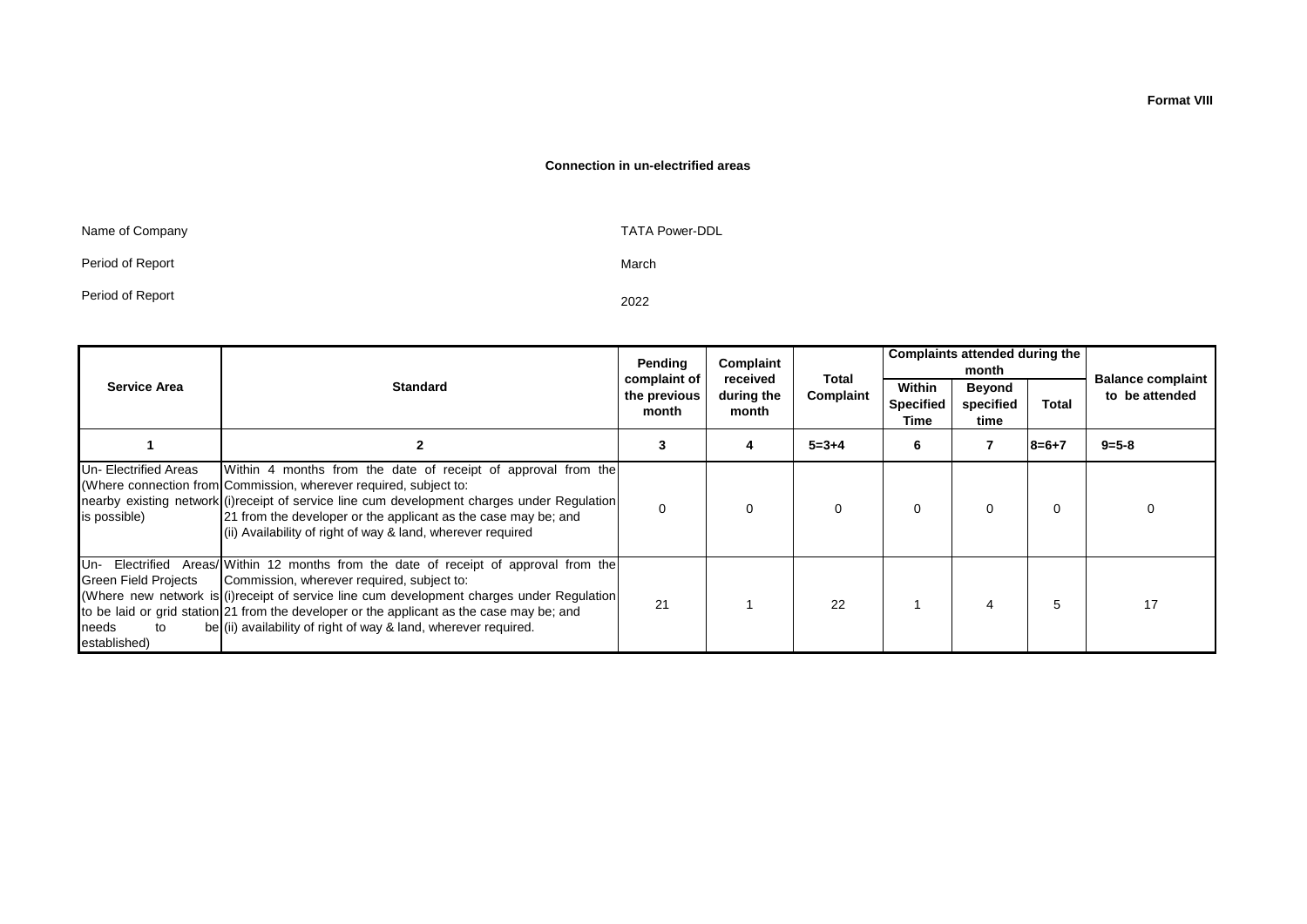#### **Transfer of Consumer's connection and conversion of services**

Name of Company Period of Report Year

|                                                                                    |                                                                                                           | Pending                               | Complaint                    | <b>Total</b><br><b>Complaint</b> | <b>Complaints attended during the</b><br>month |                                    |              | <b>Balance</b>              |
|------------------------------------------------------------------------------------|-----------------------------------------------------------------------------------------------------------|---------------------------------------|------------------------------|----------------------------------|------------------------------------------------|------------------------------------|--------------|-----------------------------|
| <b>Service Area</b>                                                                | <b>Standard</b>                                                                                           | complaint of<br>the previous<br>month | received during<br>the month |                                  | Within<br><b>Specified Time</b>                | <b>Beyond</b><br>specified<br>time | <b>Total</b> | complaint to<br>be attended |
|                                                                                    | $\overline{2}$                                                                                            | 3                                     | $\overline{4}$               | $5 = 3 + 4$                      | 6                                              | $\overline{7}$                     | $8 = 6 + 7$  | $9 = 5 - 8$                 |
| <b>Transfer of Name</b>                                                            | Within two billing cycles of<br>acceptance of application or<br>clearing of dues whichever is<br>later    | 412                                   | 4677                         | 5089                             | 4646                                           | $\mathbf 0$                        | 4646         | 443                         |
| Load reduction                                                                     | Within ten days of acceptance<br>application,<br>shall<br>lof<br>bel<br>effective from next billing cycle | 47                                    | 939                          | 986                              | 908                                            | 10                                 | 918          | 68                          |
| Change of category                                                                 | Change of category within 7<br>days<br>of<br>of.<br>acceptance<br>application                             | 77                                    | 385                          | 462                              | 395                                            | 5                                  | 400          | 62                          |
| In case connection is<br>denied after receipt of<br>payment against demand<br>note |                                                                                                           | <b>NA</b>                             |                              |                                  |                                                |                                    |              |                             |
| Connection energized<br>through loop                                               |                                                                                                           | $\mathbf 0$                           | $\Omega$                     | 0                                | $\Omega$                                       | $\mathbf 0$                        | $\Omega$     | $\Omega$                    |
| If notice for downward<br>revision if any is not sent                              | By 31st May                                                                                               | $\mathbf 0$                           | $\Omega$                     | 0                                | $\mathbf 0$                                    | $\mathbf 0$                        | $\Omega$     | $\Omega$                    |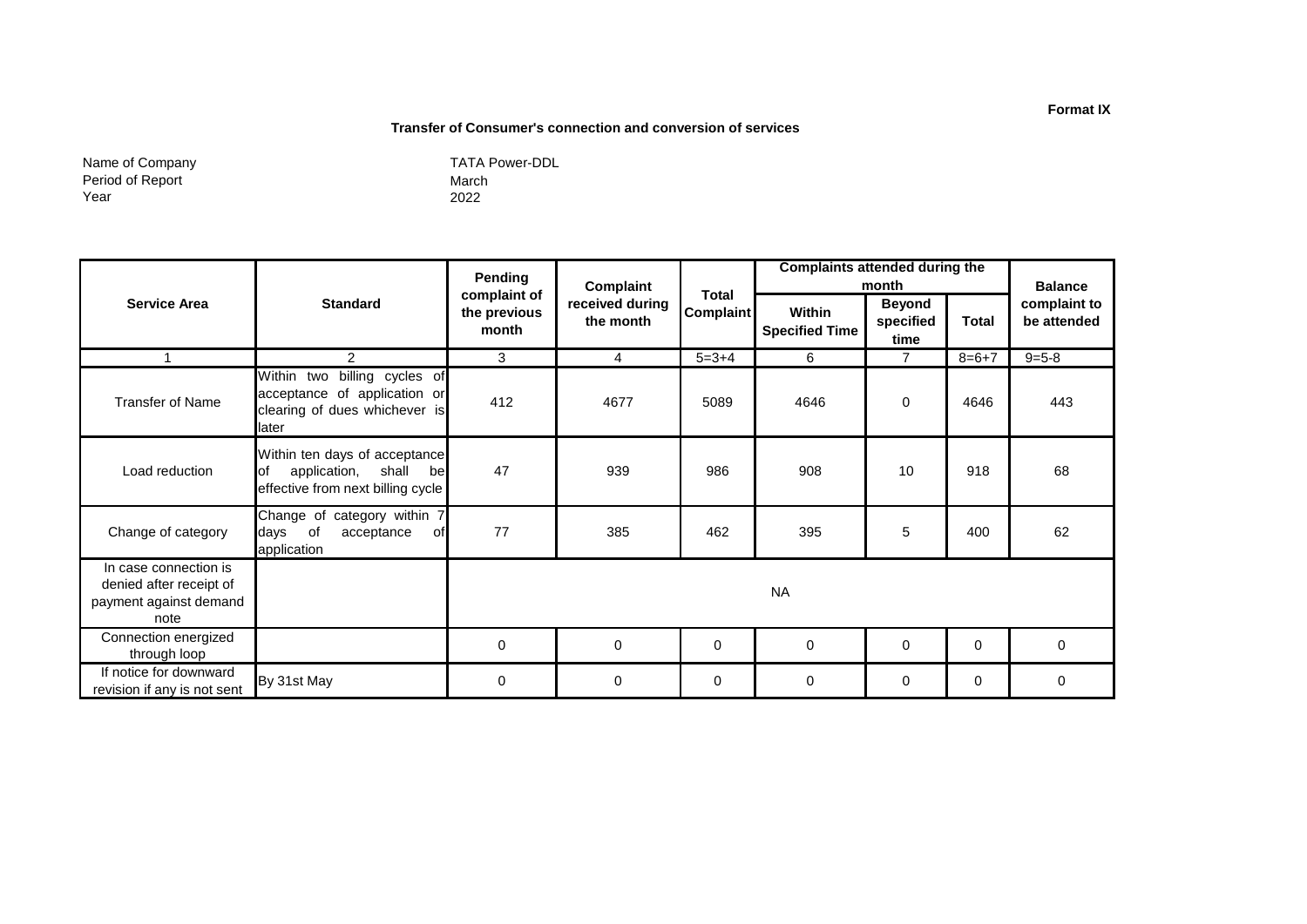#### **Complaints about consumer's bills, disconnection, reconnection of supply**

| Name of Company  |  |  |
|------------------|--|--|
| Period of Report |  |  |

Year

March 2022

TATA Power-DDL

|                                                           |                                                                                                                                                                                                                    | Pending                            | Complaint                    | <b>Total</b><br><b>Complaint</b> | Complaints attended during the month      |                |              | <b>Balance</b>              |
|-----------------------------------------------------------|--------------------------------------------------------------------------------------------------------------------------------------------------------------------------------------------------------------------|------------------------------------|------------------------------|----------------------------------|-------------------------------------------|----------------|--------------|-----------------------------|
| <b>Service Area</b>                                       | <b>Standard</b>                                                                                                                                                                                                    | complaint of the<br>previous month | received during<br>the month |                                  | Within<br>Specified Time   specified time | <b>Beyond</b>  | <b>Total</b> | complaint to<br>be attended |
|                                                           | $\mathbf{2}$                                                                                                                                                                                                       | 3                                  | 4                            | $5 = 3 + 4$                      | 6                                         | $\overline{7}$ | $8 = 6 + 7$  | $9 = 5 - 8$                 |
| Complaints on billing                                     | intimate<br>the<br>shall<br>Licensee<br>result to the consumer within 7<br>receipt of<br>of<br>days<br>the<br>complaint.                                                                                           | 42                                 | 391                          | 433                              | 416                                       |                | 417          | 16                          |
| Non-Payment of dues by<br>the consumer                    |                                                                                                                                                                                                                    | 0                                  | 0                            | $\Omega$                         | 0                                         | $\Omega$       | 0            | 0                           |
| Request for reconnection                                  | Licensee shall reconnect the<br>consumer's installation within<br>24hrs of payment                                                                                                                                 | 3                                  | 64                           | 67                               | 67                                        | $\Omega$       | 67           | $\Omega$                    |
| Premises<br>change<br>occupancy/<br>wanting disconnection | Licensee to carry out special<br>Final bill for vacation of reading and prepare final bill,<br>of including all arrears upto the<br>Consumer date of billing, within five days<br>Ifrom the date of disconnection. | 385                                | 2819                         | 3204                             | 2657                                      | 242            | 2899         | 305                         |

#### **Format X**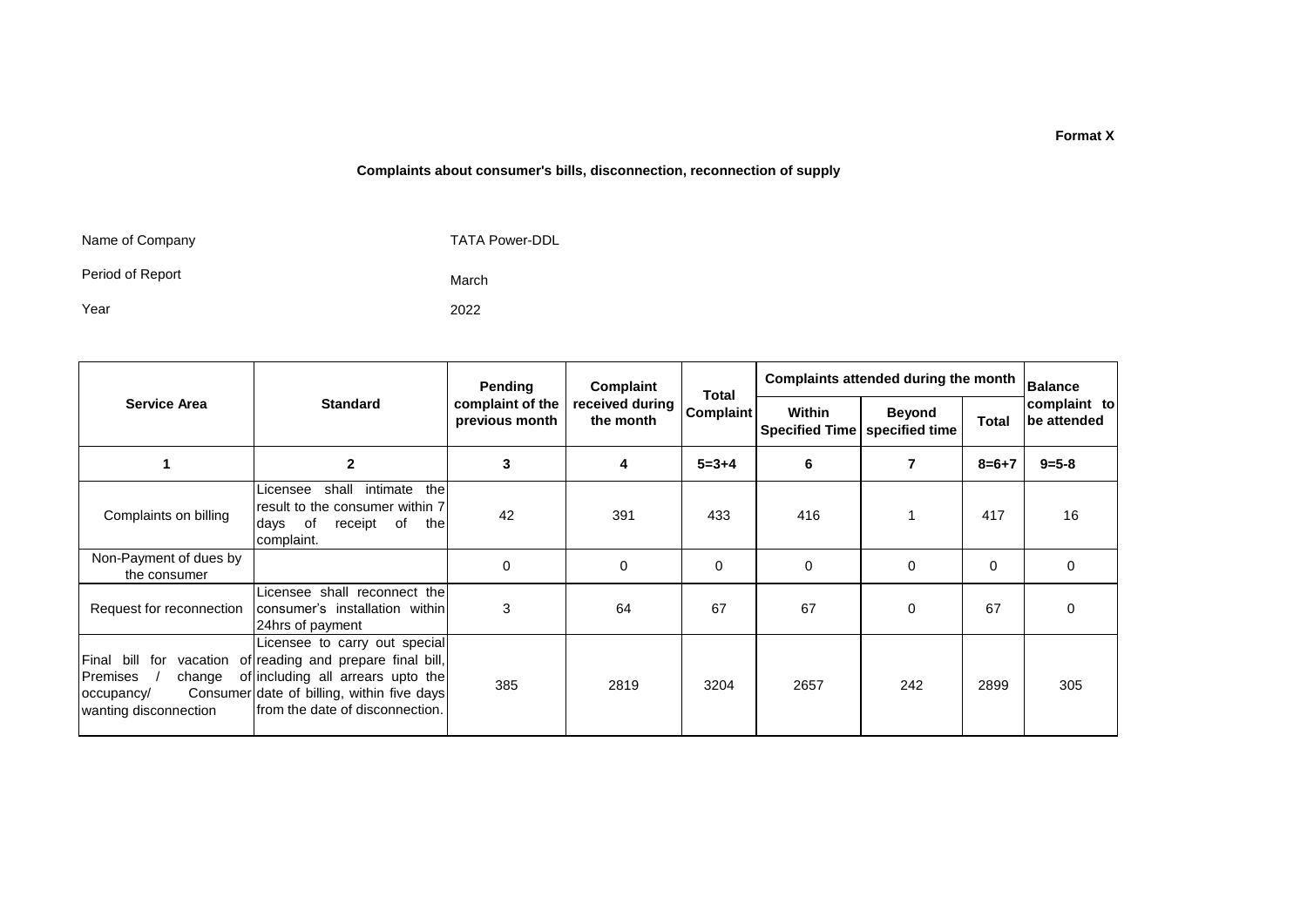# **Format XI**

## **Failure of Distribution Transformer**

Period of Report **March** Year 2022 Name of Company

TATA Power-DDL

| of Distribution No. of Distribution Total number<br>transformers at the transformers added distribution<br>Imonth | the during the month | transformers | . Number<br>of distribution<br><b>Itransformers</b><br>failed | of $ _{\%}$<br>Failure rate<br><b>of</b><br><b>distribution</b><br><b>Itransformers</b> |
|-------------------------------------------------------------------------------------------------------------------|----------------------|--------------|---------------------------------------------------------------|-----------------------------------------------------------------------------------------|
|                                                                                                                   |                      | $3=1+2$      |                                                               | $15=(4)*100/(3)%$                                                                       |
| 30985                                                                                                             | -59                  | 30926        | 34                                                            | 0.11                                                                                    |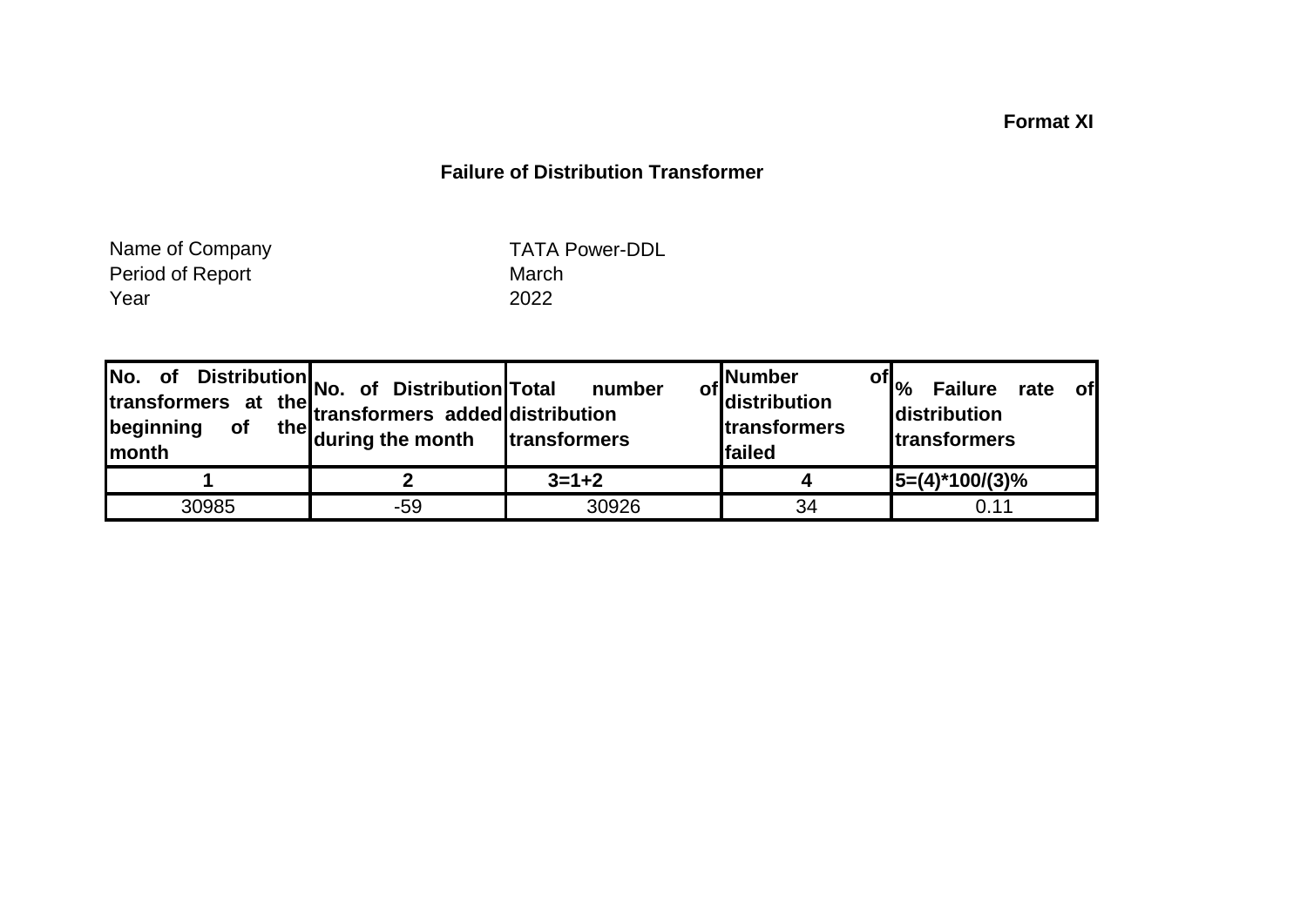## **Format XII**

### **Failure of Power Transformer**

Period of Report Narch Year 2022 Name of Company

TATA Power-DDL

|     | or Power<br>No. of Power<br>the transformers added<br>Power<br>the during the month<br>transformers<br>Ifam |             | <b>Itransformers</b><br><b>Ifailed</b> | of Power Total number of Number of Power <sub>%</sub> Failure rate of<br><b>Power transformers</b> |
|-----|-------------------------------------------------------------------------------------------------------------|-------------|----------------------------------------|----------------------------------------------------------------------------------------------------|
|     |                                                                                                             | $3 = 1 + 2$ |                                        | $15=(4)*100/(3)%$                                                                                  |
| 212 |                                                                                                             | 215         |                                        |                                                                                                    |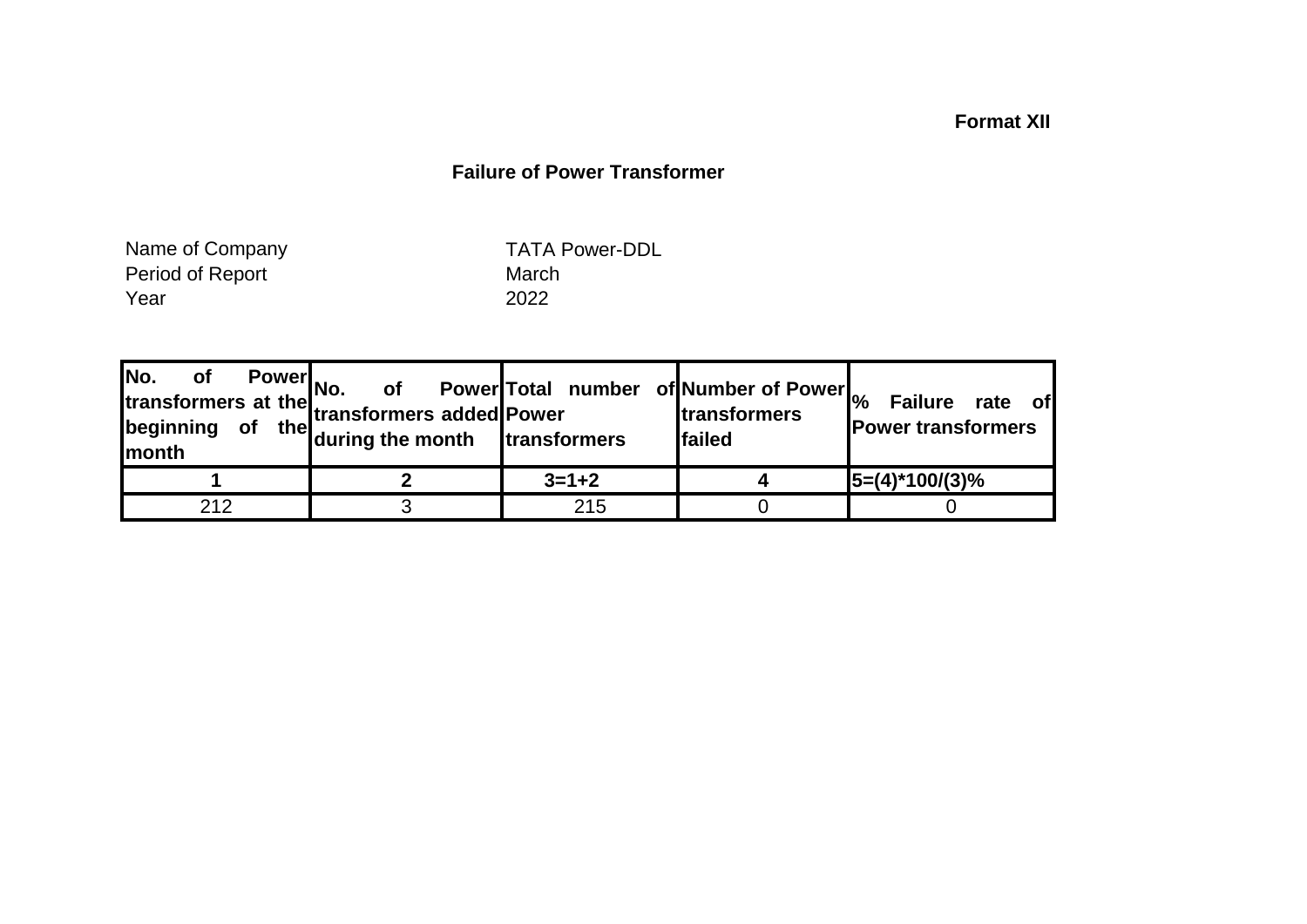**Standard of** 

#### **Summary of Overall Standards of Performance**

| Name of Company  |  |
|------------------|--|
| Period of Report |  |
| Year             |  |

|        |                                                                                                                                                                                                                                                     |                                                               | <b>Total Cases</b>                  | <b>Complaints Attended</b>             | <b>Performance</b>                 |                     |
|--------|-----------------------------------------------------------------------------------------------------------------------------------------------------------------------------------------------------------------------------------------------------|---------------------------------------------------------------|-------------------------------------|----------------------------------------|------------------------------------|---------------------|
| SI.No. | <b>Service Area</b>                                                                                                                                                                                                                                 | <b>Overall Standards</b><br>of Performance                    | Received/<br><b>Reported</b><br>(A) | <b>Within</b><br><b>Specified Time</b> | <b>Beyond</b><br>specified<br>time | achieved (%)<br>(C) |
| 1      |                                                                                                                                                                                                                                                     |                                                               | Power Supply Failure                |                                        |                                    |                     |
| (i)    | failure<br>Continuous<br>power<br>affecting individual consumer and<br>group of consumer upto 100<br>connected at Low voltage supply,<br>excluding<br>the failure<br>where<br>distribution transformer requires<br>replacement.                     |                                                               | 17297                               | 17287                                  | 10                                 | 99.94               |
| (ii)   | failure<br>Continuous<br>power<br>100<br>affecting<br>than<br>more<br>consumers connected at Low At least 95% calls<br>voltage supply excluding the received should be<br>failure<br>where<br>distribution rectified<br>transformer<br>replacement. | within<br>requires prescribed time limits<br>under Schedule-1 | 2868                                | 2852                                   | 16                                 | 99.44               |
| (iii)  | Continuous power supply failure<br>requiring<br>replacement<br>οf<br>distribution transformer.                                                                                                                                                      |                                                               | 25                                  | 25                                     | 0                                  | 100.00              |
| (iv)   | failure<br>Continuous<br>power<br>affecting consumers connected<br>through High Voltage Distribution<br>System (HVDS) and not covered<br>under (i) & (ii) above                                                                                     |                                                               | 8345                                | 8329                                   | 16                                 | 99.81               |
| (v)    | Continuous<br>scheduled<br>power<br>outages                                                                                                                                                                                                         |                                                               | 437                                 | 437                                    | $\Omega$                           | 100.00              |
| (vi)   | Replacement of burnt meter or<br>stolen meter                                                                                                                                                                                                       |                                                               | 313                                 | 313                                    | $\Omega$                           | 100.00              |

| Period of scheduled outage |                                                      |                                                                                 |          |          |       |        |  |
|----------------------------|------------------------------------------------------|---------------------------------------------------------------------------------|----------|----------|-------|--------|--|
| 2                          | Maximum duration in a single $A$ t<br>stretch        | least 95% of<br>cases resolved within                                           | 1021     | 1016     | 5     | 99.51  |  |
|                            | Restoration of supply by 6:00 PM                     | time limit                                                                      | 1021     | 1021     | 0     | 100.00 |  |
| 3                          | Faults in street light maintained<br>by the Licensee | At least 90% cases<br>should be complied<br>within<br>prescribed<br>time limits | 12666    | 12664    | 2     | 99.98  |  |
|                            |                                                      | Reliability                                                                     | Indices  |          |       |        |  |
|                            | <b>SAIFI</b>                                         | To be laid down by<br>Commission<br>the                                         |          |          | 0.111 |        |  |
| 4                          | <b>SAIDI</b>                                         | based on the targets                                                            | 0.064    |          |       |        |  |
|                            | CAIDI                                                | proposed<br>by<br>the<br>Licensees                                              | 0.577    |          |       |        |  |
| 5                          | Frequency variation                                  | To maintain<br>supply<br>within<br>frequency<br>range as per IEGC               | 0        | $\Omega$ | 0     |        |  |
| 6                          | Voltage imbalance                                    | Maximum of 3% at<br>point<br>οf<br>of<br>commencement<br>supply                 | $\Omega$ | $\Omega$ | 0     |        |  |
| 7                          | Percentage billing mistakes                          | Shall<br>not exceeding<br>0.2%                                                  | 391      | 377      | 0     | 0.02   |  |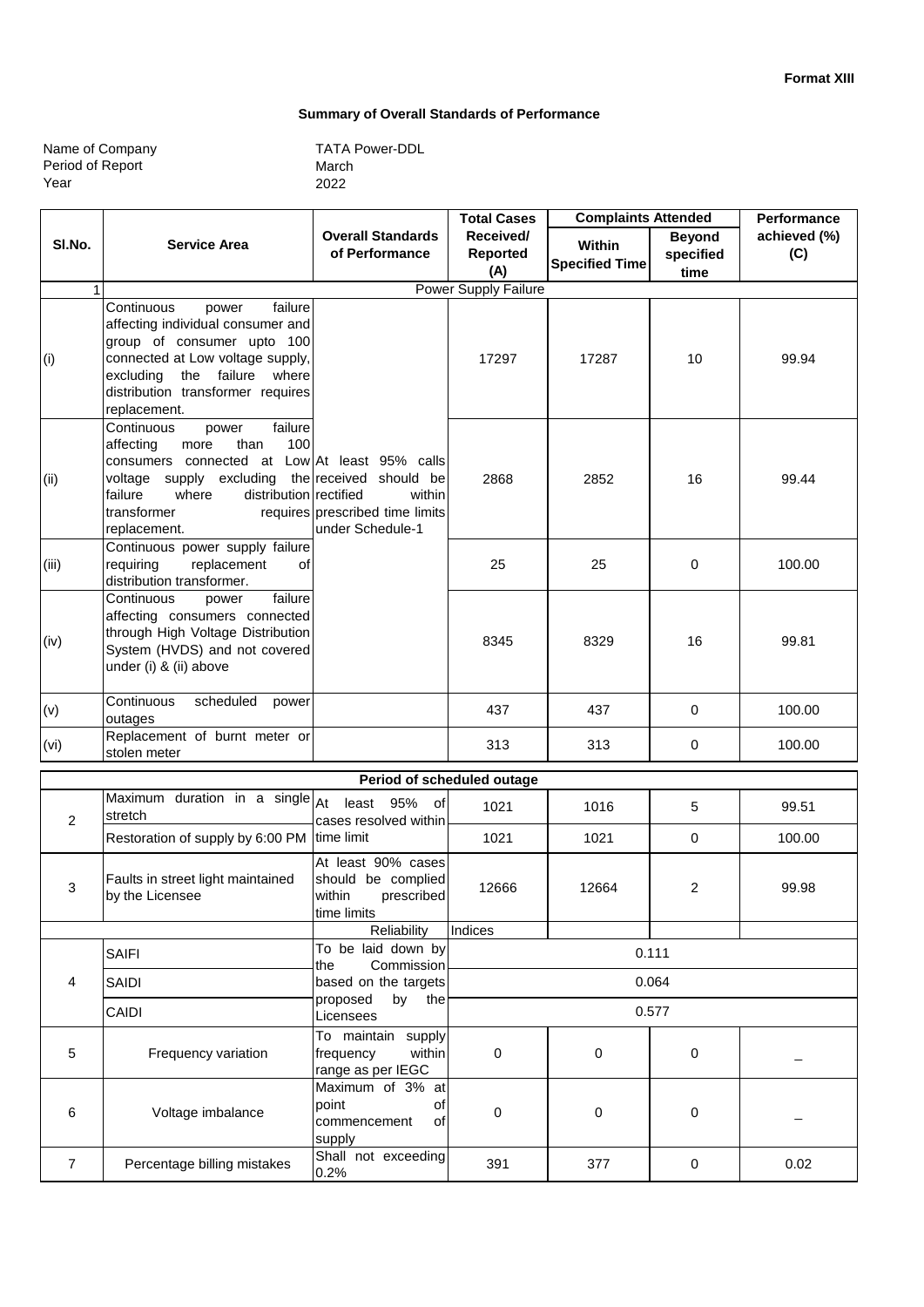**Format XIV**

#### **Compensation Details**

Name of Company Period of Report Year

|                           |                                                                                  |                                                                                                                                                     | Claimed      |                   | Payable/Paid                                           |                                                                              |                 |
|---------------------------|----------------------------------------------------------------------------------|-----------------------------------------------------------------------------------------------------------------------------------------------------|--------------|-------------------|--------------------------------------------------------|------------------------------------------------------------------------------|-----------------|
| SI.No.                    | Event                                                                            | <b>Compensation specified for</b><br>violation of standard                                                                                          | No. of cases | Amount<br>claimed | No. of cases in<br>which<br>compensation<br>is payable | <b>Amount</b><br>compensation compensation<br>payable in (Rs.) paid in (Rs.) | of Amount<br>οf |
| $\mathbf 1$               | Electricity<br>Connections                                                       |                                                                                                                                                     | 0            | $\mathbf 0$       | $\mathbf 0$                                            | $\mathbf 0$                                                                  | 0               |
| (i)                       | <b>Electrified Areas</b>                                                         | 1.5% of the demand charges<br>deposited by consumer for<br>each day of default.                                                                     | 0            | 0                 | 0                                                      | 0                                                                            | 0               |
| (ii)                      | Augmentation<br>Required                                                         | 1.5% of the demand charges<br>deposited by consumer for<br>each day of default                                                                      | 0            | $\mathbf 0$       | $\mathbf 0$                                            | $\mathbf 0$                                                                  | 0               |
| (iii)                     | Un-electrified<br>Areas                                                          | 1% of the amount deposited<br>by developer/ applicants per<br>day of default.                                                                       | 0            | 0                 | $\mathbf 0$                                            | $\mathbf 0$                                                                  | $\mathbf 0$     |
| (iv)                      | Connection denied<br>receipt<br>after<br>οf<br>payment<br>against<br>demand note | 1.5% of the demand charges<br>deposited by consumer for<br>each day of default                                                                      | 0            | $\boldsymbol{0}$  | $\mathbf 0$                                            | $\mathbf 0$                                                                  | 0               |
| (v)                       | Connection<br>energized through<br>loop                                          | 500<br>kW<br>Rs.<br>per<br>οf<br>sanctioned/contract demand                                                                                         | 0            | $\mathbf 0$       | $\mathbf 0$                                            | $\mathbf 0$                                                                  | 0               |
| $\overline{a}$            | <b>Transfer of Name</b>                                                          | Rs. 100 for each day of<br>default.                                                                                                                 | 0            | $\mathbf 0$       | $\mathbf 0$                                            | $\mathbf 0$                                                                  | 0               |
| 3                         | Load Reduction                                                                   | Rs. 100 for each day of<br>default.                                                                                                                 | 0            | $\mathbf 0$       | $\mathbf 0$                                            | $\mathbf 0$                                                                  | $\mathbf 0$     |
| 4                         | for<br>Notice<br>of load                                                         | downward revision Rs. 500 for each case                                                                                                             | 0            | $\mathbf 0$       | $\mathbf 0$                                            | $\mathbf 0$                                                                  | 0               |
| $\overline{5}$            | Change of category                                                               | Rs. 100 for each day of<br>default.                                                                                                                 | 0            | $\mathbf 0$       | 0                                                      | $\mathbf 0$                                                                  | $\mathbf 0$     |
| $6\phantom{a}$            | Complaints<br>in<br>billing                                                      | 10% of excess amount billed                                                                                                                         | 0            | $\mathbf 0$       | $\mathbf 0$                                            | $\mathbf 0$                                                                  | 0               |
| $\overline{7}$            | Replacement<br>of<br>meters                                                      | Rs.50 for each day of default                                                                                                                       | 0            | $\mathbf 0$       | 0                                                      | $\mathbf 0$                                                                  | $\mathbf 0$     |
| 8                         | Fault in street light<br>Licensee                                                | maintained by the Rs.75 for each day of default                                                                                                     | 0            | 0                 | 0                                                      | $\mathbf 0$                                                                  | $\mathbf 0$     |
| 9                         | Voltage fluctuations<br>and complaints                                           |                                                                                                                                                     | 0            | 0                 | 0                                                      | $\mathbf 0$                                                                  | 0               |
| (i)                       | Local problem                                                                    | Rs. 50 for each day of default                                                                                                                      | 0            | 0                 | $\mathbf 0$                                            | $\mathsf 0$                                                                  | 0               |
| $\left( \text{ii}\right)$ | setting<br>Tap<br>οf<br>transformer                                              | Rs. 25 for each day of default                                                                                                                      | $\pmb{0}$    | $\pmb{0}$         | $\pmb{0}$                                              | $\pmb{0}$                                                                    | 0               |
| (iii)                     | Repair<br>οf<br>distribution<br>line<br>/transformer<br>capacitor                | Rs. 100 for each day of<br>default                                                                                                                  | 0            | $\pmb{0}$         | 0                                                      | $\pmb{0}$                                                                    | 0               |
| (iv)                      | Installation and up-<br>gradation of HT/LT<br><b>System</b>                      |                                                                                                                                                     | 0            | 0                 | 0                                                      | $\mathsf 0$                                                                  | 0               |
| 10                        | Power<br>supply<br>Failure                                                       | Rs. 10 per KW per hour of<br>sanctioned<br>or<br>contract<br>demand, as the case may be,<br>subject to maximum of Rs.<br>200 per hour per consumer. | 0            | $\pmb{0}$         | 0                                                      | 0                                                                            | 0               |
| 11                        | <b>Total</b>                                                                     |                                                                                                                                                     | $\pmb{0}$    | $\pmb{0}$         | $\pmb{0}$                                              | $\mathsf 0$                                                                  | $\mathbf 0$     |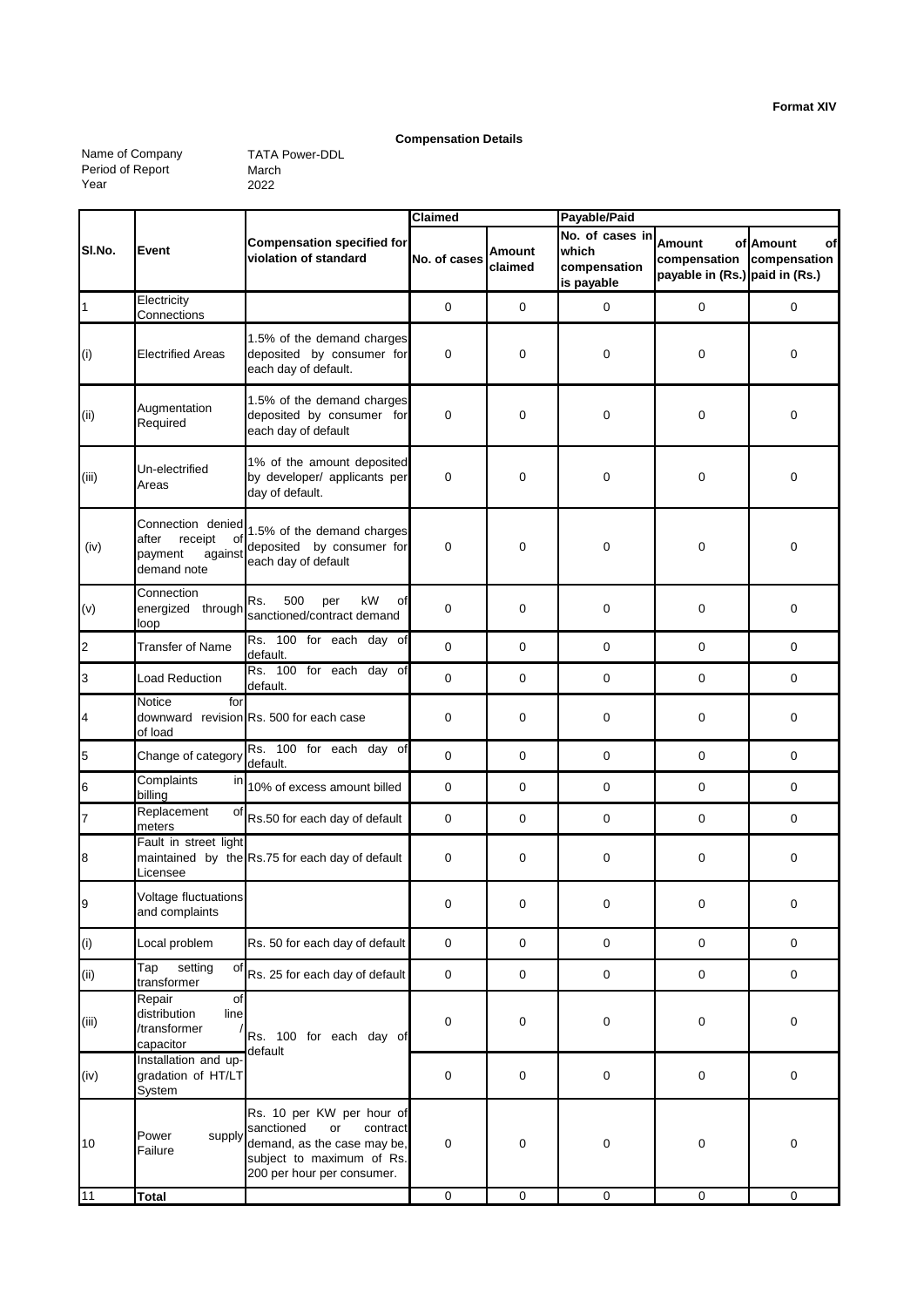**Format XV**

## **Unauthorised Use of Electricity**

Year Name of Company Period of Report

| No. of<br>cases<br>booked | No. of cases where UUE is<br>established by the<br><b>Licensee</b> | No. of cases where<br>appeal filed by the<br>consumer before the<br><b>Appellate Authority</b> | No. of cases decided<br>by the Appellate<br><b>Authority in favour</b><br>of the Licensee | No. of cases<br>decided by the<br><b>Appellate</b><br><b>Authority in</b><br>favour of the<br>consumer |
|---------------------------|--------------------------------------------------------------------|------------------------------------------------------------------------------------------------|-------------------------------------------------------------------------------------------|--------------------------------------------------------------------------------------------------------|
| 27                        | 22                                                                 |                                                                                                |                                                                                           | 0                                                                                                      |